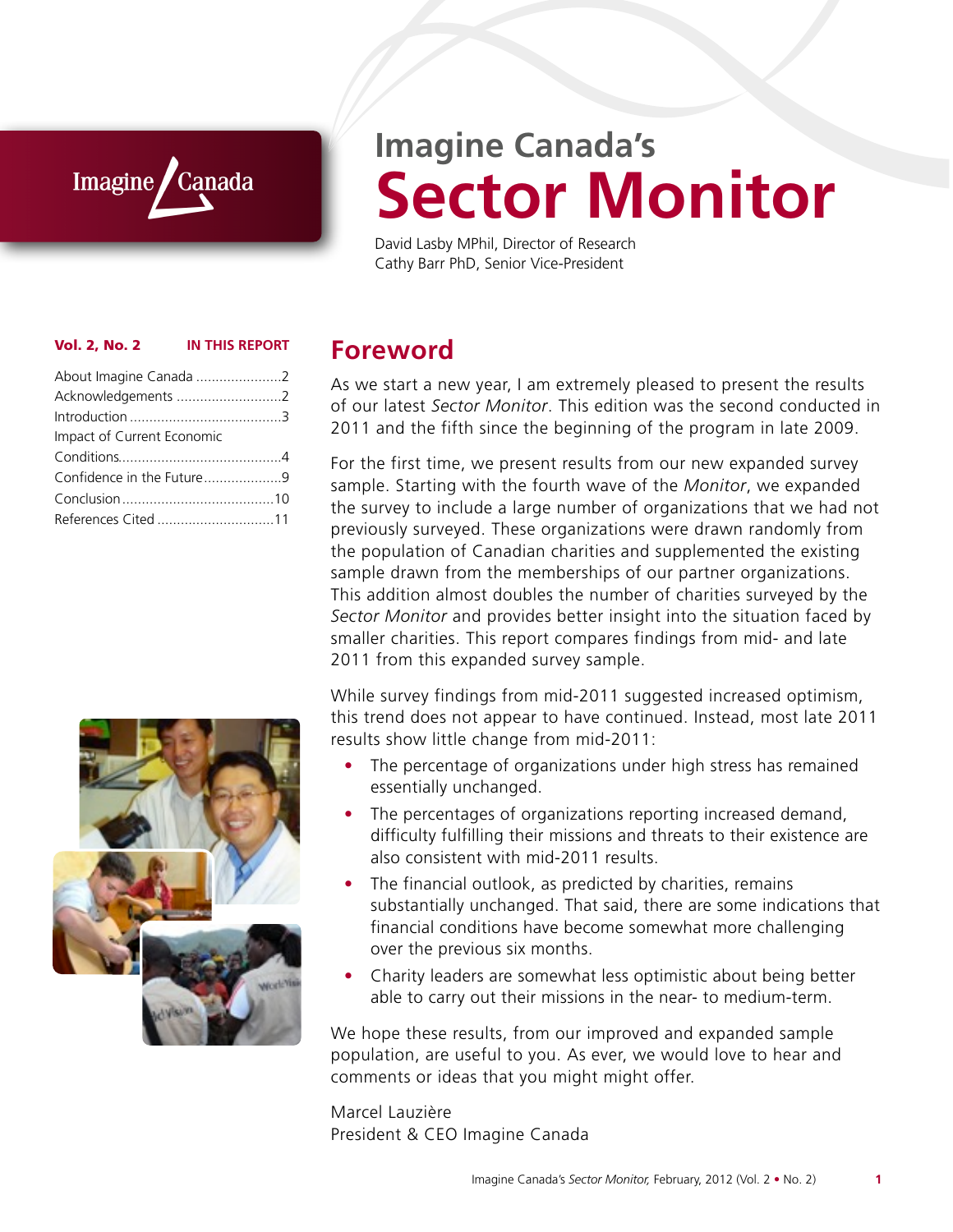# **About Imagine Canada**

Imagine Canada is a national charitable organization whose cause is Canada's charities and nonprofits. We reinforce the sector's collective voice, act as a forum and meeting place and create an environment in which organizations contribute to building stronger communities.

© February 2012, Imagine Canada

ISSN 1923-3647

This report is licensed under a Creative Commons [Attribution-](http://creativecommons.org/licenses/by-nc-nd/2.5/ca/)[Noncommercial-No Derivative Works 2.5 Canada License](http://creativecommons.org/licenses/by-nc-nd/2.5/ca/). For uses not covered by this license, contact us at the points below. All other rights reserved.

#### IMAGINE CANADA

2 Carlton St., Suite 600, Toronto, ON M5B 1J3 PHONE: (416) 597-2293 or TOLL-FREE at 1-800-263-1178 E-MAIL: [info@imaginecanada.ca](mailto:info@imaginecanada.ca) [www.imaginecanada.ca](http://www.imaginecanada.ca)

### **Acknowledgements**

We would like to thank the following partner organizations for their assistance with the *Sector Monitor*:

- Big Brothers Big Sisters of Canada
- Boys and Girls Clubs of Canada
- CanadaHelps
- Canadian Conference of the Arts
- Community Foundations of Canada
- Community Foundation of Ottawa
- Food Banks Canada
- Foundation of Greater Montreal
- Habitat for Humanity Canada
- Health Charities Coalition of Canada
- HR Council for the Nonprofit Sector
- National Alliance for Children and Youth
- Philanthropic Foundations Canada
- Pillar Nonprofit Network
- The Salvation Army Canada
- TechSoup Canada
- United Way of Canada
- United Way of Winnipeg
- Vancouver Foundation
- Volunteer Canada
- West Island Community Shares
- YMCA Canada
- YWCA Canada

Additionally we would like to acknowledge the generous financial support of The Muttart Foundation and the Government of Canada's Social Development Partnerships Program. The opinions and interpretations in this report are those of the authors and do not necessarily reflect those of the Government of Canada.

Finally, we would like to thank the 2,255 charity leaders from across Canada and from across the sector who responded to the *Sector Monitor* and the thousands who downloaded previous *Sector Monitors*. The success of this research is due to your contributions and we are very grateful for the time you took to participate and to consider our findings.

Photos featured on the cover of this version of the *Sector Monitor* courtesy of Imagine Canada members: Cystic Fibrosis Canada, Stellula Music in Schools, and World Vision.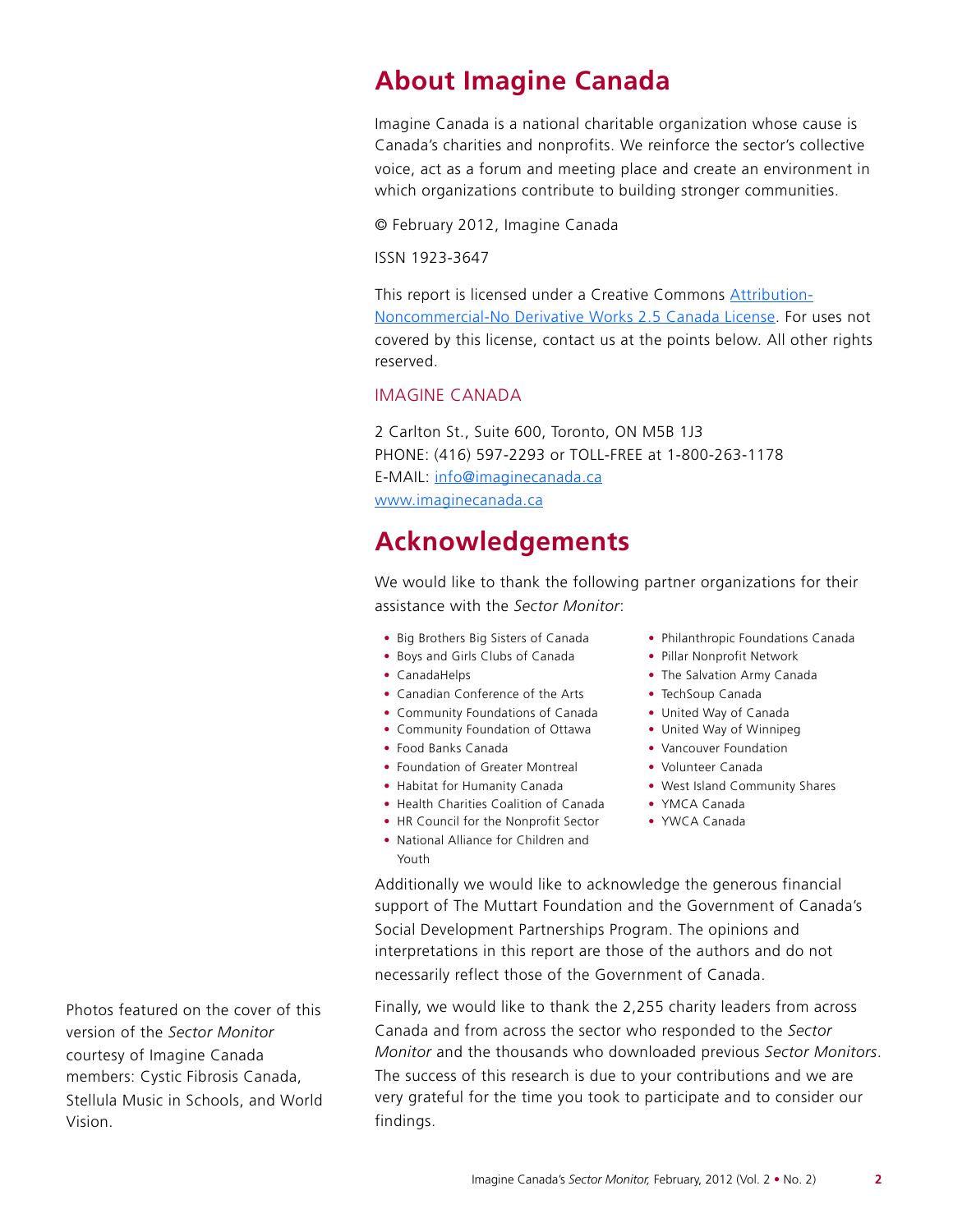# **Highlights**

Demand remains high and many charities continue to experience difficulty carrying out their mission.

- Roughly half of charity leaders say that demand is higher than a year ago and a similar number report difficulty carrying out their mission.
- The percentages of organizations reporting these challenges remain unchanged from mid-2011.

### A significant minority of charities regard themselves as being at risk.

• In both mid-2011 and late 2011, just over a quarter of respondents agreed that the existence of their organization is at risk.

### Signs of stress are relatively widespread.

- Just under half of charities appear to be under stress. Roughly one in seven are under high levels of stress.
- Stress levels remain unchanged from mid-2011.

### Broadly speaking, the financial picture is somewhat soft.

• Compared to mid-2011, charity leaders are slightly less likely to report increased

revenues and more likely to report that revenues have remained stable.

• Organizations are less likely to report stable expenditures and slightly more likely to report that expenditures have dropped, suggesting that some organizations have needed to control spending.

### There has been little to no change in human resources.

• Roughly two thirds of organizations report that their paid staff levels and their volunteer levels have remained about the same over the previous year, unchanged from mid-2011.

### Leaders are more pessimistic than in mid-2011.

- The percentages of leaders predicting that their organizations will be stronger in terms of their ability to perform their mission over the near- to mid-term have dropped from mid-2011.
- Roughly two-fifths of leaders forecast increased demand for their products and services over the next three to four months, unchanged from mid-2011.

# **Introduction**

Imagine Canada's *Sector Monitor* is intended to provide timely information concerning the health, vitality, and major issues facing Canada's charitable and nonprofit sector. It regularly surveys leaders of registered charities concerning current operating conditions, their predictions for the future and key issues for sector stakeholders. A major focus of the program has been tracking change in the aftermath of the economic downturn of late 2009. We continue to focus on this issue as the global economic uncertainty lingers.

A total of 2,255 leaders of registered charities responded to this fifth *Sector Monitor* survey, which was conducted between November 2 and December 3, 2011.1 As usual, we have weighted responses by region, organization size, and activity area to produce estimates that are more representative of Canadian charities as a whole. For the fourth and fifth waves of

**<sup>1</sup>** This edition of the online survey was sent to the leaders of 7,628 registered charities, producing a gross response rate of 30%. Participation was limited to charities with annual revenues of \$30,000 or more that were not religious congregations. We limited participation to registered charities in order to allow for comparison with information available from Canada Revenue Agency.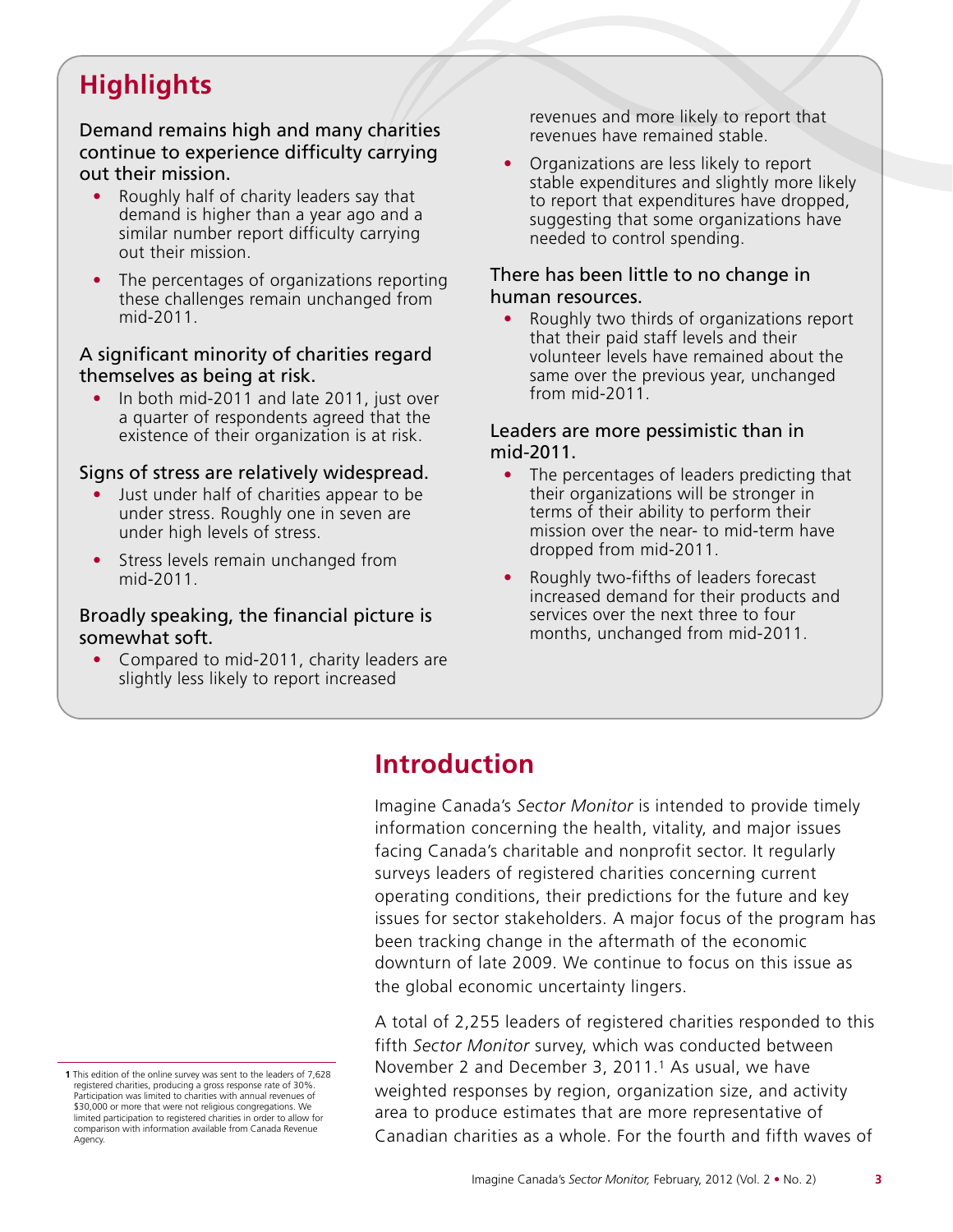the *Sector Monitor*, we supplemented our established sample with a new randomly-drawn sample of registered charities that had not previously participated in the survey. This new sample has changed the characteristics of the respondent pool sufficiently that throughout this report we draw direct comparisons only between the fourth and fifth waves of the survey.

### **THE NEW SAMPLE**

This edition of the *Sector Monitor* presents results from a much larger number of charities than did previous editions. Starting with the fourth wave of the *Monitor* in mid-2011, we significantly expanded the number of charities asked to participate in the survey. In addition to our established practice of surveying a convenience sample of charities drawn from among the memberships of our partner organizations (see page 2 for a complete listing of partner organizations), we also surveyed approximately 3,500 leaders of randomly selected charities that had not previously been part of the survey.2 This new probabilistic sample was added to our analysis in order to ensure that our sample was more representative of the population of Canadian charities. Compared to the existing convenience sample, the new random sample includes more charities:

- with annual revenues less than \$500,000, particularly charities with annual revenues between \$30,000 and \$149,999;
- from Quebec; and
- with less than 5 paid staff, particularly charities with no paid staff.

Although previous editions of the *Sector Monitor* weighted responses by region, organization size, and activity area to produce more representative estimates, there are limits to what can be achieved by weights alone. The addition of this new sample gives increased insights into the groups of charities described above and very likely produces estimates for the total population of charities that are more accurate. However, the downside of this change is that direct comparisons should not be drawn from the results presented in this report and those presented in the previous four highlights reports.

### **Impact of Current Economic Conditions**

With minor variations, results from this edition of the *Sector Monitor* are broadly consistent with those from previous editions. Asked about how their organizations are doing in the context of current economic conditions, about half of charity leaders report that their organizations are experiencing increased

Figure 1: Approximately half of organizations report increased demand for products and services and difficulty fulfilling their mission. Roughly a quarter say their existence is at risk.



**2** This random selection of charities was stratified on the basis of region, organization size, and activity area in order to ensure that the sample was broadly representative of the population of Canadian charities as a whole.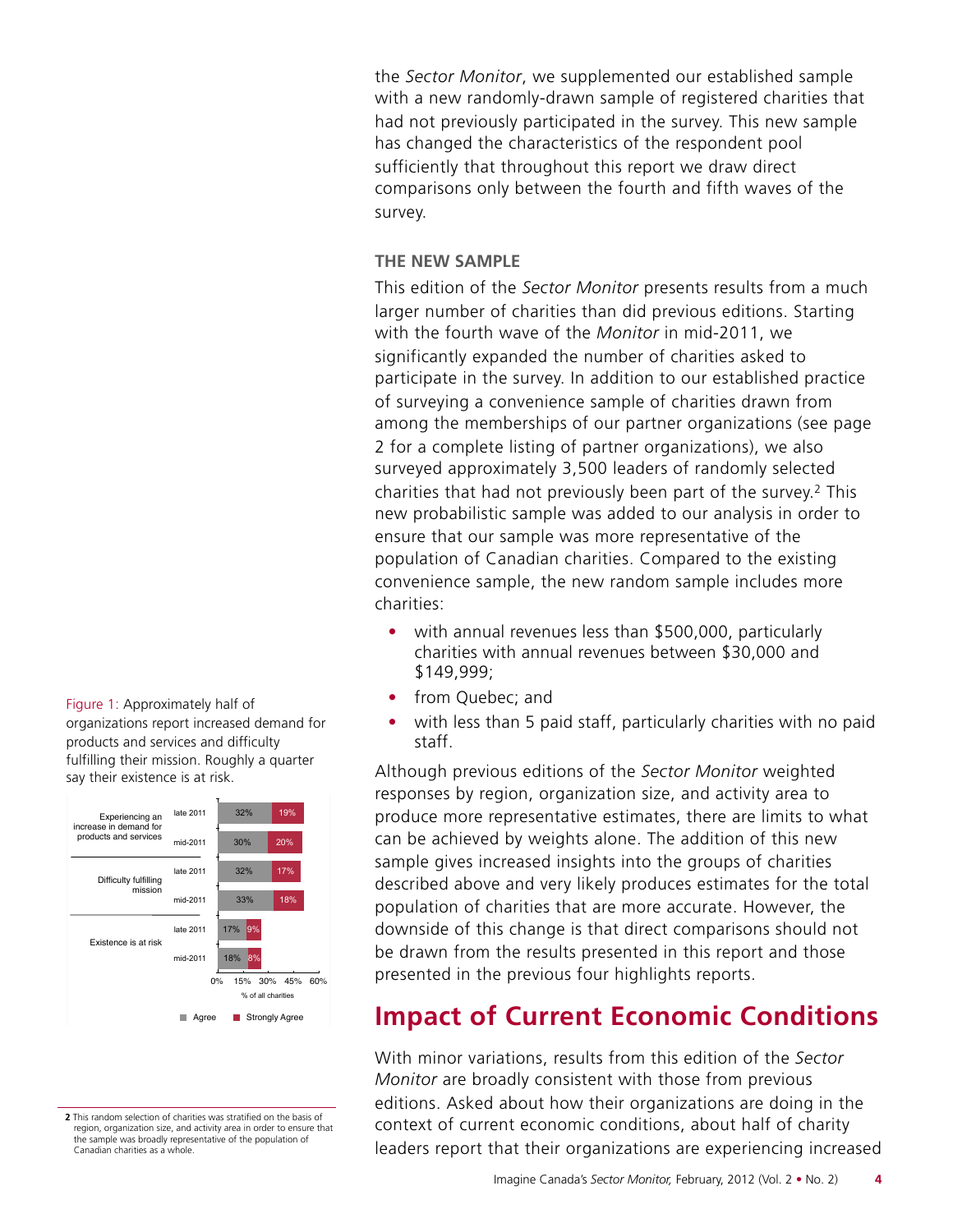Figure 2: Just over one organization in four forecasts difficulty covering expenses at some point within the next year.







- **3** Unless otherwise noted, in this report we discuss only differences between groups of charities and editions of the *Sector Monitor* that are statistically significant at the 0.05 level. However, not every statistically significant difference is discussed in the text.
- **4** Respondents strongly agreeing that they had difficulty fulfilling their mission, strongly agreeing that they were experiencing increased demand, and agreeing that the existence of their organization was at risk were assigned points for each of these responses. Organizations that forecast difficulty covering expenses within the next 12 months were also assigned points based on how immediate the forecast difficulty was. Based on how many total points they amassed, charities were assessed as having no appreciable stress, some stress, or high stress. The criteria for assigning these points and level of stress are consistent with those used in prior *Sector Monitors*.

demand for their products and services and a similar percentage report that they are having difficulty fulfilling their mission (see Figure 1). Just over a quarter report that their organization's existence is at risk. There has been no statistically significant change in these responses from mid-2011.3

As in previous waves of the *Monitor*, a small but significant group of charities predicted that they would have difficulty covering expenses over the near to medium term. About one in ten organizations reported that they would have difficulty covering expenses at some point within the next quarter (see Figure 2). About one in five predicted difficulty between the next quarter and the next year, and a further one in five predicted difficulty at some point during the year beyond that. Roughly two fifths of leaders predicted no difficulty covering expenses within the next two years. Again, these figures have not changed in any statistically significant way since the middle of 2011.

#### **STRESS LEVELS**

Responses from the previous four questions are used to assess the level of stress that organizations are under.4 Currently, about one charity in seven is under high stress, unchanged from mid-2011 (see Figure 3). Some types of charities appear to be under more stress than others. For example, foundations were less likely to report being under high stress than were operating charities (see Table 1). Other groups of charities that were statistically less likely to report being under high stress included:

- charities with annual revenues of \$1.5 million or more;
- Philanthropic Intermediaries and Voluntarism Promotion organizations;
- organizations located in the Prairies; and
- organizations with either no paid staff or between 25 and 99 paid staff.

Conversely, some charities appear to be under more stress, including:

- those with annual revenues between \$30,000 and \$149,999;
- Social Services organizations;
- organizations from Quebec and British Columbia; and
- organizations with between one and four paid staff members.

The patterning in stress levels appears to be broadly consistent with that seen in previous *Sector Monitors*.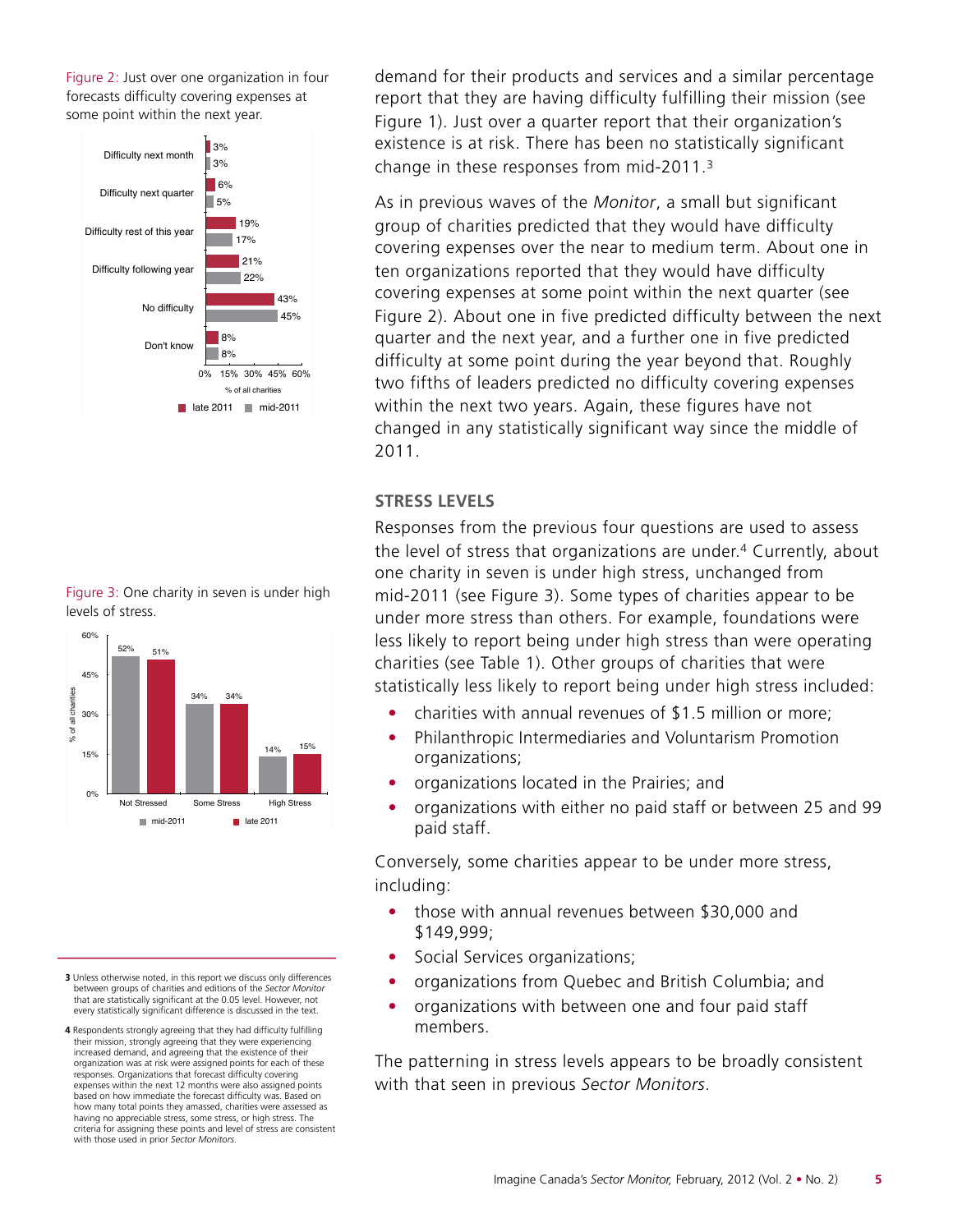TABLE 1: Patterns of organizational stress remain largely unchanged.

|                                               | Not<br>Stressed | Some<br><b>Stress</b> | High<br><b>Stress</b> |
|-----------------------------------------------|-----------------|-----------------------|-----------------------|
| <b>All Charities</b>                          | 51%             | 34%                   | 15%                   |
| <b>DESIGNATION</b>                            |                 |                       |                       |
| Operating charity                             | 48%             | 35%                   | 17%                   |
| Foundation                                    | 68%             | 27%                   | 4%                    |
| <b>ANNUAL REVENUES</b>                        |                 |                       |                       |
| \$30,000 to \$149,999                         | 50%             | 30%                   | 20%                   |
| \$150,000 to \$499,999                        | 45%             | 39%                   | 16%                   |
| \$500,000 to \$1,499,999                      | 50%             | 36%                   | 13%                   |
| \$1,500,000 to \$4,999,999                    | 53%             | 41%                   | 6%                    |
| \$5,000,000 or more                           | 67%             | 31%                   | 2%                    |
| <b>ACTIVITY AREA</b>                          |                 |                       |                       |
| Arts, Culture, Sports & Recreation            | 50%             | 34%                   | 15%                   |
| Education & Research                          | 49%             | 35%                   | 15%                   |
| Health                                        | 50%             | 31%                   | 18%                   |
| Social Services                               | 45%             | 37%                   | 18%                   |
| Philanthropic Intermediaries &<br>Voluntarism | 67%             | 29%                   | 5%                    |
| Other                                         | 47%             | 34%                   | 19%                   |
| Unknown                                       | 44%             | 44%                   | 12%                   |
| <b>REGION</b>                                 |                 |                       |                       |
| <b>BC</b>                                     | 50%             | 32%                   | 18%                   |
| AB                                            | 55%             | 34%                   | 11%                   |
| <b>PR</b>                                     | 67%             | 24%                   | 9%                    |
| ON                                            | 52%             | 35%                   | 13%                   |
| QC                                            | 42%             | 37%                   | 20%                   |
| AT                                            | 49%             | 38%                   | 13%                   |
| <b>PAID STAFF SIZE</b>                        |                 |                       |                       |
| No paid staff                                 | 66%             | 24%                   | 10%                   |
| $1$ to $4$                                    | 47%             | 33%                   | 20%                   |
| 5 to 9                                        | 45%             | 41%                   | 14%                   |
| 10 to 24                                      | 43%             | 40%                   | 16%                   |
| 25 to 99                                      | 55%             | 38%                   | 6%                    |
| 100 or more                                   | 65%             | 26%                   | 9%                    |

#### **THE BOTTOM LINE: FINANCIAL AND HUMAN RESOURCES**

Currently available key indicators show that both human and financial resources for the private sector have increased somewhat over the previous year. Operating revenues for Canadian businesses increased by approximately 6.8% between the third quarter of 2010 and the third quarter of 2011 (Statistics Canada, n.d.-a). It is important to note that there has been significant unease in the global economy since the first half of 2011 and it is unclear whether this is fully reflected in this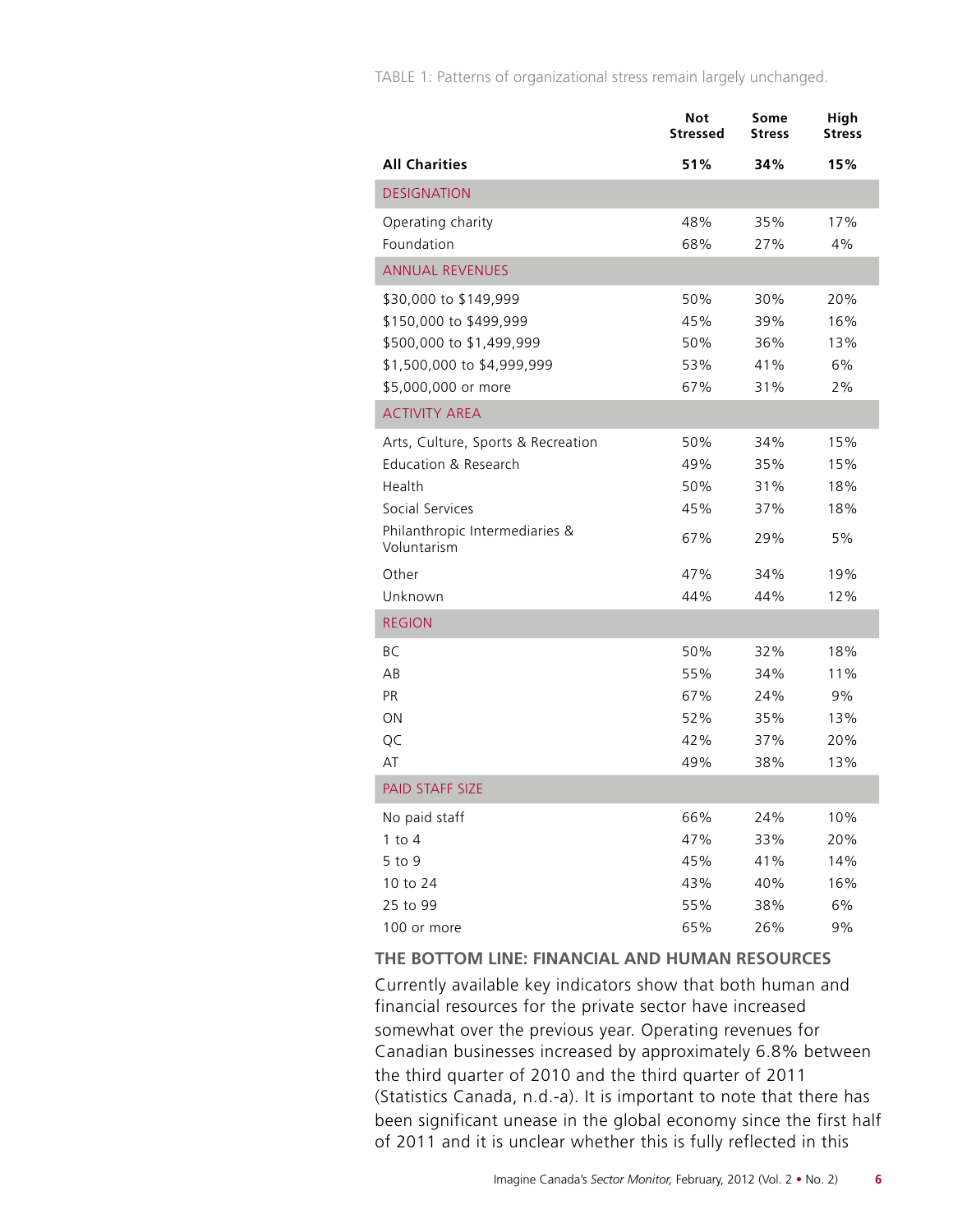preliminary data. In terms of human resources, preliminary estimates for employment in December show that, although there have been fluctuations over the previous year, the national unemployment rate currently stands at 7.5%, down 0.1% from one year ago. Over the same period, the total number of Canadians employed has increased by approximately 199,200 – equivalent to an increase of approximately 1.1% (Statistics Canada, n.d.-b).

*Financial resources.* The financial situation for charities appears to be slightly less favourable than in mid-2011. Although a majority of charities report that revenues have remained about the same, compared to a year ago, the percentage reporting that revenues have increased has dropped, compared to mid-2011 (see Table 2). On the other side of the ledger, charity leaders are much more likely to report that expenditures have increased over the previous year (about half report this). In comparison to mid-2011, the percentage reporting constant expenditures has dropped slightly. Collectively, this suggests that there is increased financial pressure on charities compared to six months ago.

TABLE 2: About half of charity leaders reported that revenues remained about the same over the previous year, while a similar percentage reported that expenditures increased over the same period.

|                         | mid-2011 | late 2011 |
|-------------------------|----------|-----------|
| <b>REVENUES</b>         |          |           |
| Increased               | 26%      | 22%       |
| Remained about the same | 47%      | 51%       |
| Decreased               | 27%      | 27%       |
| Average change          | 0.77%    | $-0.66\%$ |
| <b>EXPENDITURES</b>     |          |           |
| Increased               | 46%      | 49%       |
| Remained about the same | 44%      | 39%       |
| Decreased               | 10%      | 12%       |
| Average change          | 5.45%    | 4.74%     |

As with previous waves of the *Sector Monitor*, the situation for foundations appears to be somewhat more favourable.

Foundations are less likely than operating charities to report that revenues have decreased over the previous year. They also report that, on average, revenues have increased by just over 4%, compared to the average decrease of 1.6% reported by operating charities (see Table 3). Similarly, foundations are less likely than operating charities to report increased expenditures and more likely to report that expenditures have held steady.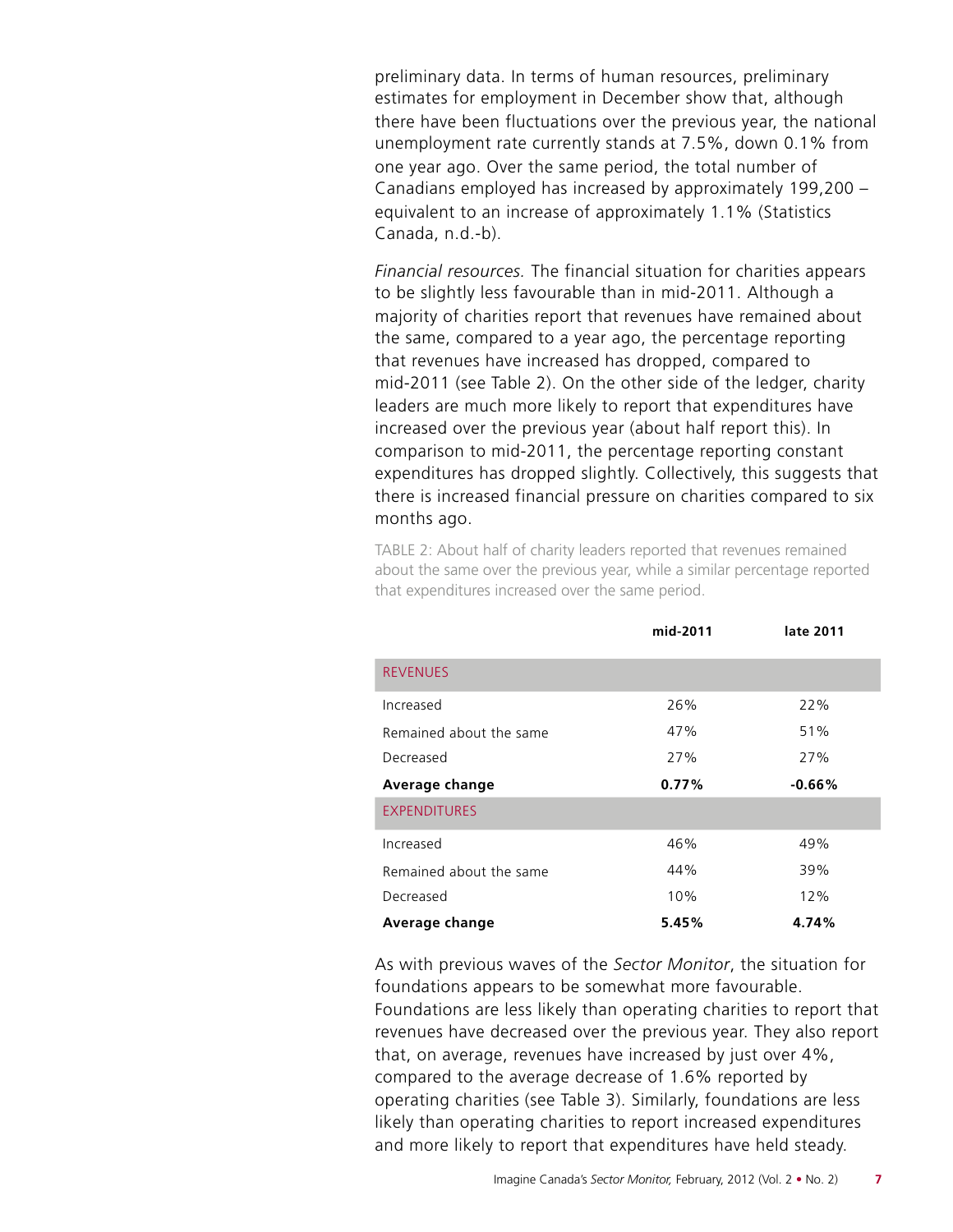TABLE 3: Operating charities are more likely than foundations to report that revenues have decreased and expenditures increased over the previous year.

|                         | <b>All Charities</b> | Operating<br><b>Charities</b> | <b>Foundations</b> |
|-------------------------|----------------------|-------------------------------|--------------------|
| <b>REVENUES</b>         |                      |                               |                    |
| Increased               | 22%                  | 21%                           | 27%                |
| Remained about the same | 51%                  | 50%                           | 55%                |
| Decreased               | 27%                  | 29%                           | 19%                |
| Average change          | $-0.66\%$            | $-1.57%$                      | 4.06%              |
| <b>EXPENDITURES</b>     |                      |                               |                    |
| Increased               | 49%                  | 51%                           | 35%                |
| Remained about the same | 39%                  | 37%                           | 53%                |
| Decreased               | 12%                  | 12%                           | 12%                |
| Average change          | 4.74%                | 5.19%                         | 2.40%              |

Foundations report that expenditures have increased by an average of 2.4%, compared to 5.2% for operating charities.

*Human resources.* Overall, charity leaders report comparatively little change in their human resources over the previous year. As in mid-2011, about two thirds of charity leaders report that the number of paid staff their organization employs is about the same as one year ago (see Table 4). Leaders are slightly more likely to report that paid staff has increased, as opposed to decreased. In terms of volunteer resources, the picture is very similar. Again, about two thirds of leaders report that the number of volunteers their organization engages has remained about the same, compared to one year ago and more report that

TABLE 4: The dominant human resources picture is stability, for both paid staff and volunteers.

|                         | mid-2011 | late 2011 |
|-------------------------|----------|-----------|
| <b>PAID STAFF</b>       |          |           |
| Increased               | 21%      | 21%       |
| Remained about the same | 66%      | 65%       |
| Decreased               | 13%      | 14%       |
| Average change          | 4.20%    | 3.18%     |
| <b>VOLUNTEERS</b>       |          |           |
| Increased               | 22%      | 21%       |
| Remained about the same | 67%      | 68%       |
| Decreased               | 11%      | 11%       |
| Average change          | 3.37%    | 2.38%     |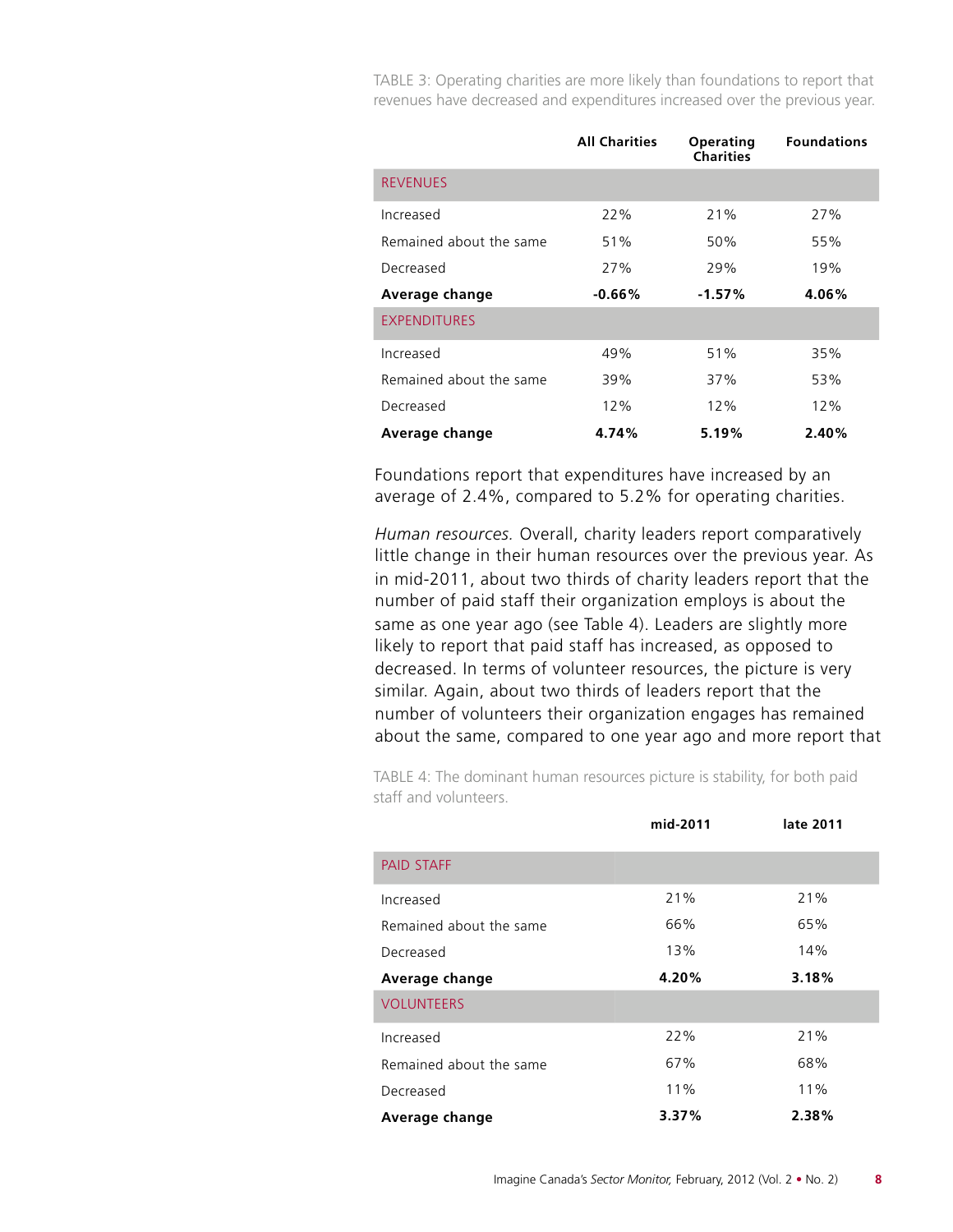volunteers have increased than report that they have decreased. The differences in responses between mid-2011 and late 2011 do not rise to the level of being statistically significant.

Broadly speaking, operating charities and foundations are reporting similar experiences with regard to their human resources. The only exception appears to be that foundations are more likely to report that paid staff levels have remained constant over the previous year (see Table 5).

TABLE 5: Foundations are somewhat less likely to report that paid staff numbers have declined.

|                         | <b>All Charities</b> | Operating<br><b>Charities</b> | <b>Foundations</b> |
|-------------------------|----------------------|-------------------------------|--------------------|
| <b>PAID STAFF</b>       |                      |                               |                    |
| Increased               | 21%                  | 22%                           | 18%                |
| Remained about the same | 65%                  | 63%                           | 75%                |
| Decreased               | 14%                  | 16%                           | 7%                 |
| Average change          | 3.18%                | 2.98%                         | 4.26%              |
| <b>VOLUNTEERS</b>       |                      |                               |                    |
| Increased               | 21%                  | 21%                           | 20%                |
| Remained about the same | 68%                  | 67%                           | 73%                |
| Decreased               | 11%                  | 12%                           | 6%                 |
| Average change          | 2.38%                | 2.35%                         | 2.53%              |

### **Confidence in the Future**

Compared to mid-2011, charity leaders appear to have less confidence in the future over the near- to medium-term. Just under one quarter of leaders predict their organizations will be stronger at performing their mission in three to four months (see Figure 4). Just over a third predict that they will be stronger at performing their mission in a year's time. The percentages of leaders making both of these predictions are down from mid-2011 and the percentages predicting that they will be weaker are up slightly. This decline in optimism does not appear to be driven by demand, at least over the near-term, as demand has remained unchanged since mid-2011.

The general sense of pessimism is shared by both operating charities and foundations and both groups are driving the downturn in confidence. Responses for the two groups are virtually indistinguishable, with very similar percentages forecasting increased demand and predicting that they will be stronger in the near- to medium- term (see Table 6). The only statistically meaningful difference between foundations and operating charities is that foundations are somewhat less likely to predict that demand will be weaker in three to four months.

Figure 4: Charity leaders are less optimistic about the future.

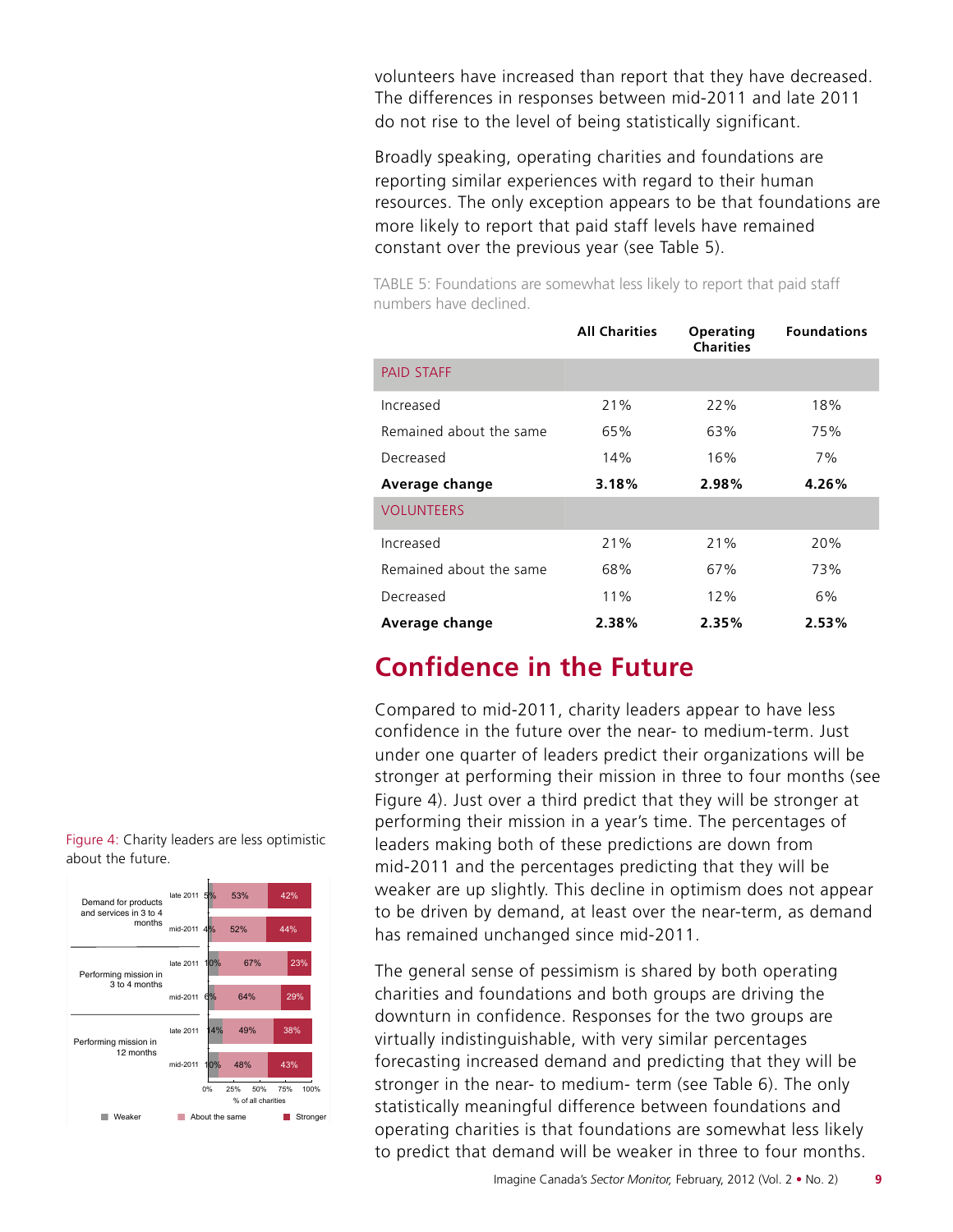TABLE 6: Leaders of operating charities and foundations have remarkably similar predictions for the future.

|                                               | <b>All Charities</b> | Operating<br><b>Charities</b> | <b>Foundations</b> |
|-----------------------------------------------|----------------------|-------------------------------|--------------------|
| <b>DEMAND IN 3 TO 4</b><br><b>MONTHS</b>      |                      |                               |                    |
| Stronger                                      | 42%                  | 43%                           | 41%                |
| About the same                                | 53%                  | 52%                           | 58%                |
| Weaker                                        | 5%                   | 6%                            | $1\%$              |
| PERFORMING MISSION IN 3<br><b>TO 4 MONTHS</b> |                      |                               |                    |
| Stronger                                      | 23%                  | 23%                           | 23%                |
| About the same                                | 67%                  | 67%                           | 70%                |
| Weaker                                        | 10%                  | 10%                           | 7%                 |
| PERFORMING MISSION IN<br><b>12 MONTHS</b>     |                      |                               |                    |
| Stronger                                      | 38%                  | 37%                           | 40%                |
| About the same                                | 49%                  | 49%                           | 50%                |
| Weaker                                        | 14%                  | 14%                           | 10%                |

## **Conclusion**

The results of this *Sector Monitor* indicate that charity leaders are somewhat less optimistic that their organizations will be stronger, in terms of their ability to carry out their missions, over the near- to medium-term. However, there is little that we can point to in the way of changes in the operating environment to drive this. Organizations do not appear to be under substantially more stress and leaders are not substantially more likely to forecast difficulty covering their expenses. The only notable change in the operating environment recorded by the survey is that somewhat fewer charities reported increased revenues, compared to mid-2011. It seems likely that a large part of this reduced optimism may have to do with the unsettled nature of the global economy and uncertainty about how Canada (and Canadian charities) will be affected by it.